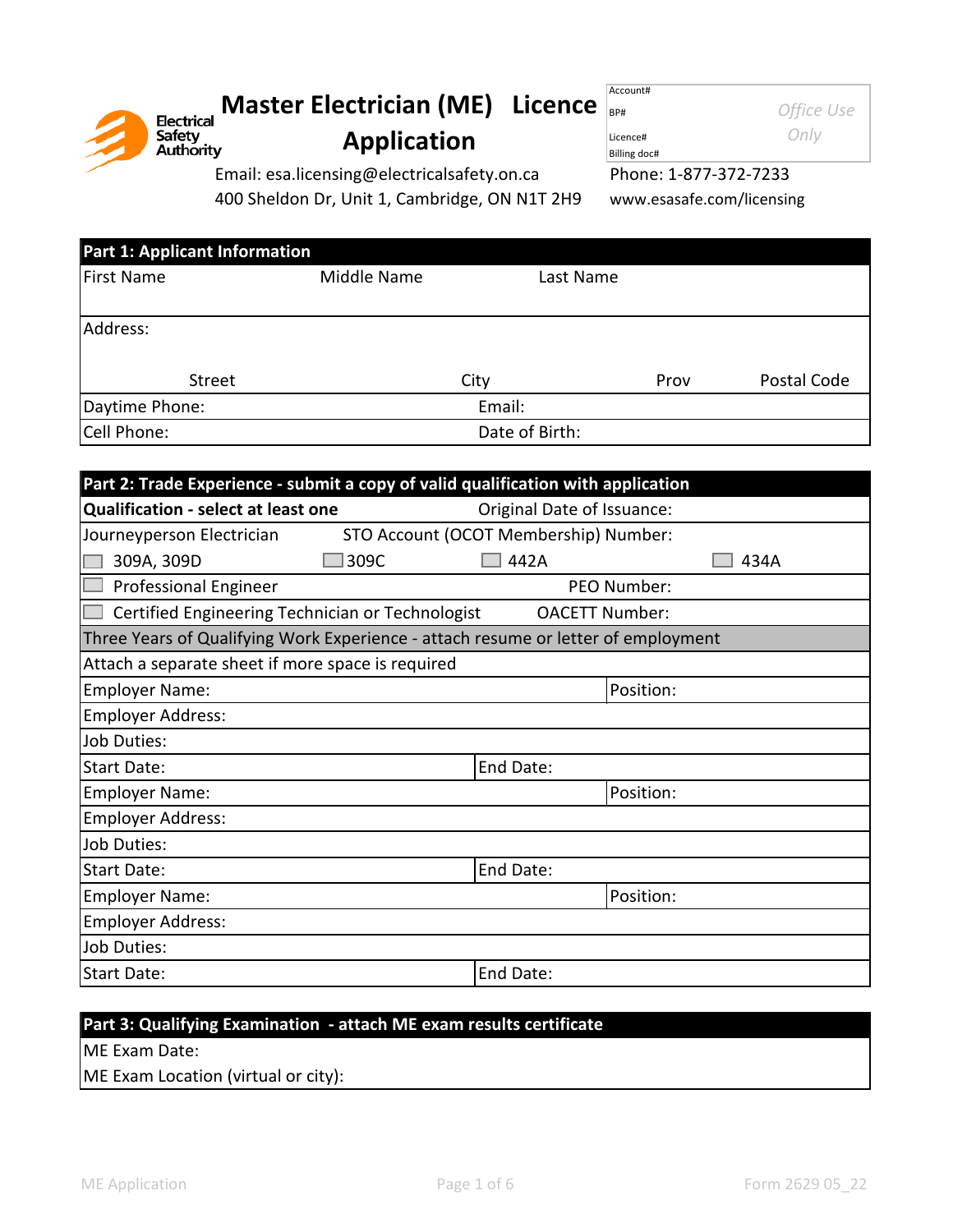# **Part 4: Licence Fee Payment Method - \$90.40 (\$80 + \$10.40 HST)**

 $\Box$  Credit Card (Visa, MasterCard or Amex) - ESA will call you between 8:30 and 4:30 (M-F) to process

Cheque or Money Order made payable to: Electrical Safety Authority

# **Part 5: Declaration, Notice and Consent**

The applicant declares that:

do solemnly declare:

name

1. I am the Applicant.

2. I acknowledge to being at least 18 years of age.

3. All information and any statement contained in this application, to the best of my knowledge, is true and correct.

4. If a Licence is granted, I will carry on my business/trade in compliance with the requirements of Ontario Regulation 570/05 made under the Electricity Act, 1998.

5. As a Master Electrician, I will not carry out electrical work unless I hold a valid Certificate of Qualification for the work being performed.

6. If I am designated as a Master Electrician for an electrical contracting business, I must be actively employed by them.

7. If I am designated as a Master Electrician for an electrical contracting business, I cannot act in this capacity for more than one electrical contracting business at a time.

8. As a licence holder, I will carry out the activities granted by this licence safely and in accordance with the law.

9. As a licence holder, I will ensure I have the resources necessary to carry out the activities granted by this licence.

10. As a licence holder, I will conduct myself with honesty and integrity and in accordance with the principle of protecting consumers.

11. As a licence holder, I will ensure I have the required training, experience, qualifications and skills required to carry out the activities granted by this licence.

12. As a licence holder, I will not permit unauthorized persons under my supervision to carry out activities granted by this licence.

# **NOTICE AND CONSENT**

### *NOTE: PLEASE ENSURE THAT YOU HAVE READ THIS SECTION IN FULL BEFORE SIGNING BELOW.*

Any person completing and/or signing this form and any attachments or accompanying answers, schedules, documents, or records, is hereby notified that the Electrical Safety Authority (ESA) may collect additional information from or disclose information contained herein to third parties. The ESA is committed to maintaining the security and confidentiality of your business and personal information and as such, information collected will only be used in accordance with applicable legislation and ESA's Privacy Policy. If you provide information on behalf of another individual, you represent that you have all necessary authority and/or have obtained all necessary consents from such individual to enable ESA to collect, use and disclose such personal information for the purpose set forth in our Privacy Policy. A copy of our policy is located on our website at www.esasafe.com.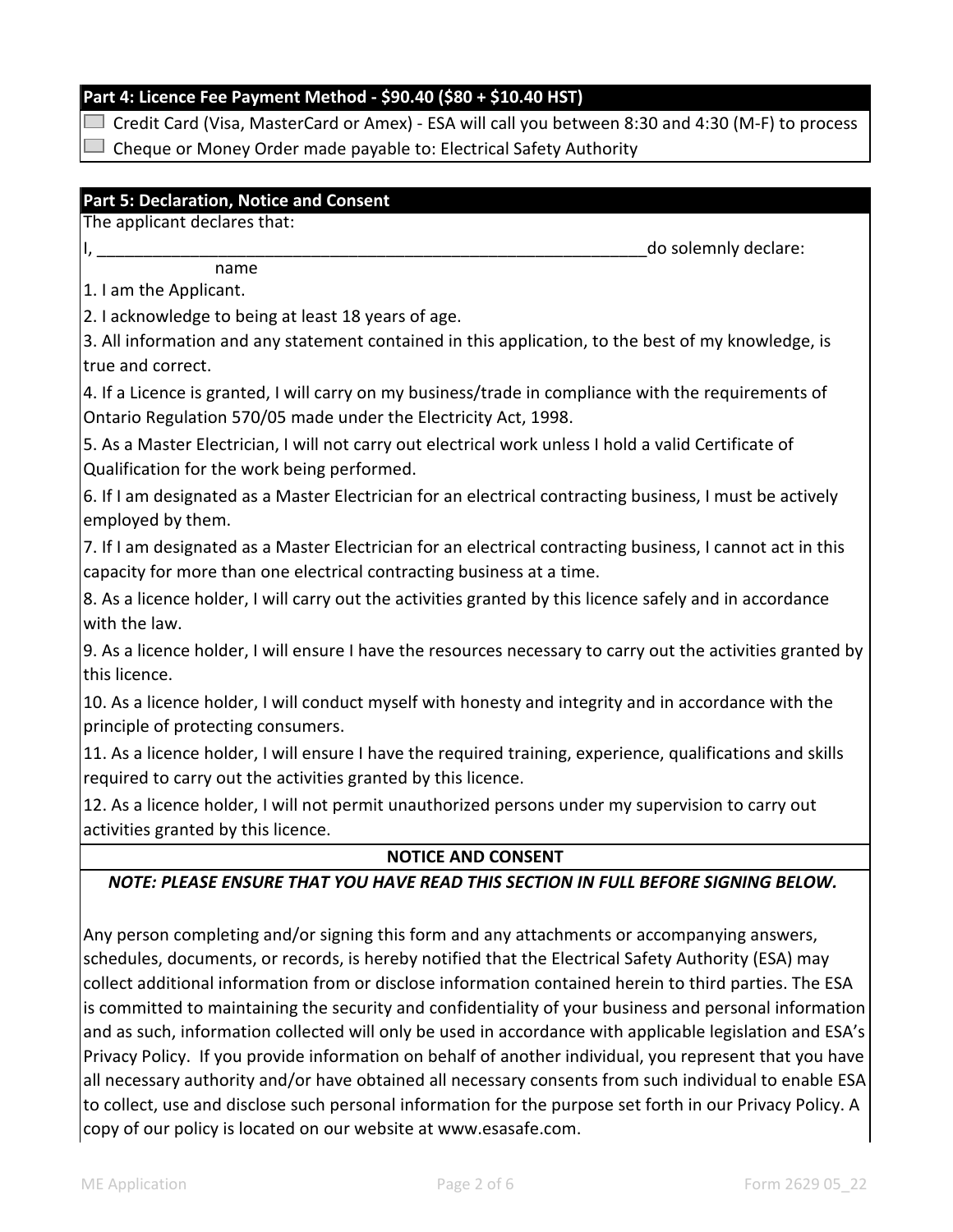By completing or signing this form and any accompanying documents, I consent to ESA collecting, using and/or disclosing such information in accordance with applicable privacy legislation and ESA's Privacy Policy.

I acknowledge and understand the declarations made in Part 6 of this form and agree to conduct my activities in accordance to those statements.

**Warning- it is an offence under section 113.20 of the Electricity Act, 1998 to knowingly provide false information on this application and any attachments.**

**By signing the application, you are confirming the information contained in this document is correct.**

Signature:

Date:

| Part 6: Statement of Fact                                                                          |            |      |  |  |
|----------------------------------------------------------------------------------------------------|------------|------|--|--|
| I make the following statements of fact:                                                           |            |      |  |  |
| 1. Have you ever had an ECRA/ESA licence refused, suspended,<br>revoked or voluntarily terminated? | $\Box$ Yes | l No |  |  |
| 2. Do you presently owe ESA any money for which payment<br>arrangements have not been made?        | □ Yes      | l No |  |  |
| If you answered Yes to any of these questions, attach the particulars with your application.       |            |      |  |  |

# **Part 7: Application Checklist**

Note: incomplete applications will be returned.

 $\Box$  A copy of your professional qualification certificate or licence (as applicable)

 $\Box$  Details of 3 year qualifying work experience (resume or letter of employment)

 $\Box$  Explanation if "YES" answered to either question in Part 5

 $\Box$  Copy of Master Electrician exam results letter

 $\Box$  Passport style photo. We cannot accept faxed photos. We will accept digital pictures as long as

they are taken against a blank wall, from the shoulders up and no hats or sunglasses are worn.

BY SUBMITTING PERSONAL INFORMATION TO THE ELECTRICAL SAFETY AUTHORITY, OR ITS AGENTS AND SERVICE PROVIDERS, YOU AGREE THAT ESA MAY COLLECT, USE AND DISCLOSE SUCH PERSONAL INFORMATION IN ACCORDANCE WITH ITS PRIVACY POLICY, APPLICABLE LAWS OR PURSUANT TO OUR ADMINISTRATIVE AGREEMENT WITH THE PROVINCE OF ONTARIO.

If you provide us with the personal information on behalf of another individual, you represent that you have all necessary authority and/or have obtained all necessary consents from such individual to enable us to collect, use and disclose such personal information for the purposes set forth in our Privacy Policy. A copy of our policy is located on our website at www.esasafe.com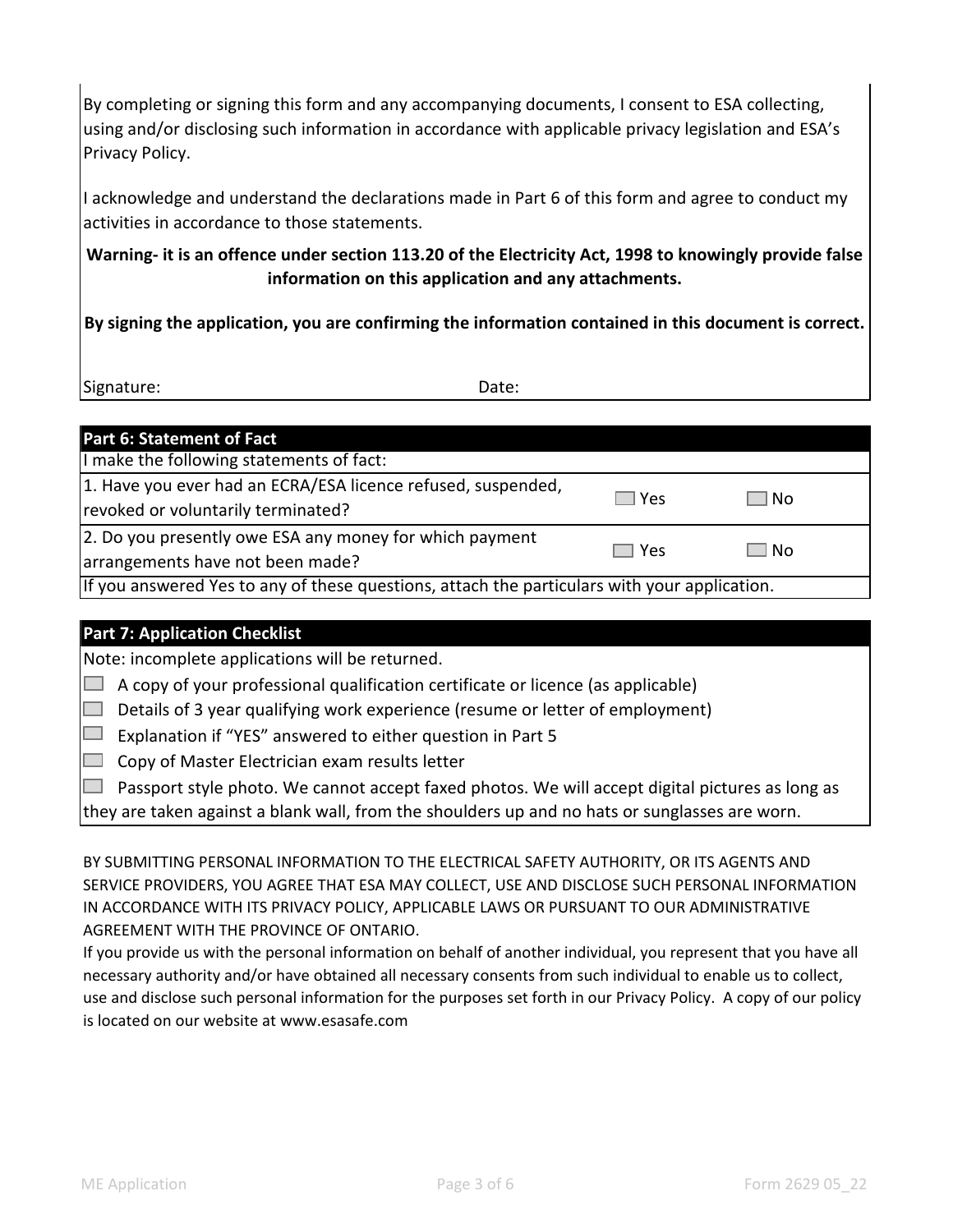



*Ontario Regulation 570/05 made under the Electricity Act, 1998*

**IMPORTANT:** Before applying, make sure you meet all requirements for the Master Electrician licence. To qualify you must:

- Be at least 18 years old;
- Be able to demonstrate at least 3 years of qualifying work experience:

(i) Practicing the trade of electrician / construction and maintenance, electrician / domestic and rural or industrial electrician under a valid active certificate of qualification,

(ii) Working for a licensed electrical contractor as a licensed professional engineer registered with the Professional Engineers of Ontario,

(iii) Working for a licensed electrical contractor in the capacity of a certified engineering technician or a certified engineering technologist registered with the Ontario Association of Certified Engineering Technicians and Technologists, or

(iv) Practicing the trade of powerline technician under a valid active certificate of qualification; • Have passed the Master Electrician examination within the 12month period preceding the date of the application; and

• Not owe the Electrical Safety Authority any money for which payment arrangements have not been made.

# **Part 1 Applicant Information**

Your personal information

# **Part 2 Trade Experience**

Professional Qualification

If you have multiple professional qualifications, of which one is a Journeyperson Electrician, the Journeyperson Electrician will be indicated as the primary qualification for the purposes of issuing this licence.

Qualifying Work Experience

You are required to have 3 years experience as outlined in the Regulation. Provide a comprehensive summary in the form of a resume **Part 4 Licence Fee Payment Method** or letter of employment which demonstrates your qualifying 3 years experience. It should include, in chronological order:

1. The name(s) and address(es) of your empolyer(s) or business(es);

3. The dates (year/month) of employment (beginning and end dates for each employer). 2. A description of the position held in the business and the type of work performed;

# **Part 3 Qualifying Examination**

You are required to provide a copy of your ESA Certificate of Examination as proof of passing the qualifying Master Electrician exam. It must have been obtained within the 12 month period preceding the date of the ESA ME Licence application.

We will call you (Mon-Fri, 8:30 am - 4:30 pm) for credit card payment at the time of processing. Debit, cheque or cash are not available options.

Licence Fee (non refundable) paid annually. • Annual Fee  $\frac{1}{5}$  90.40 (includes HST)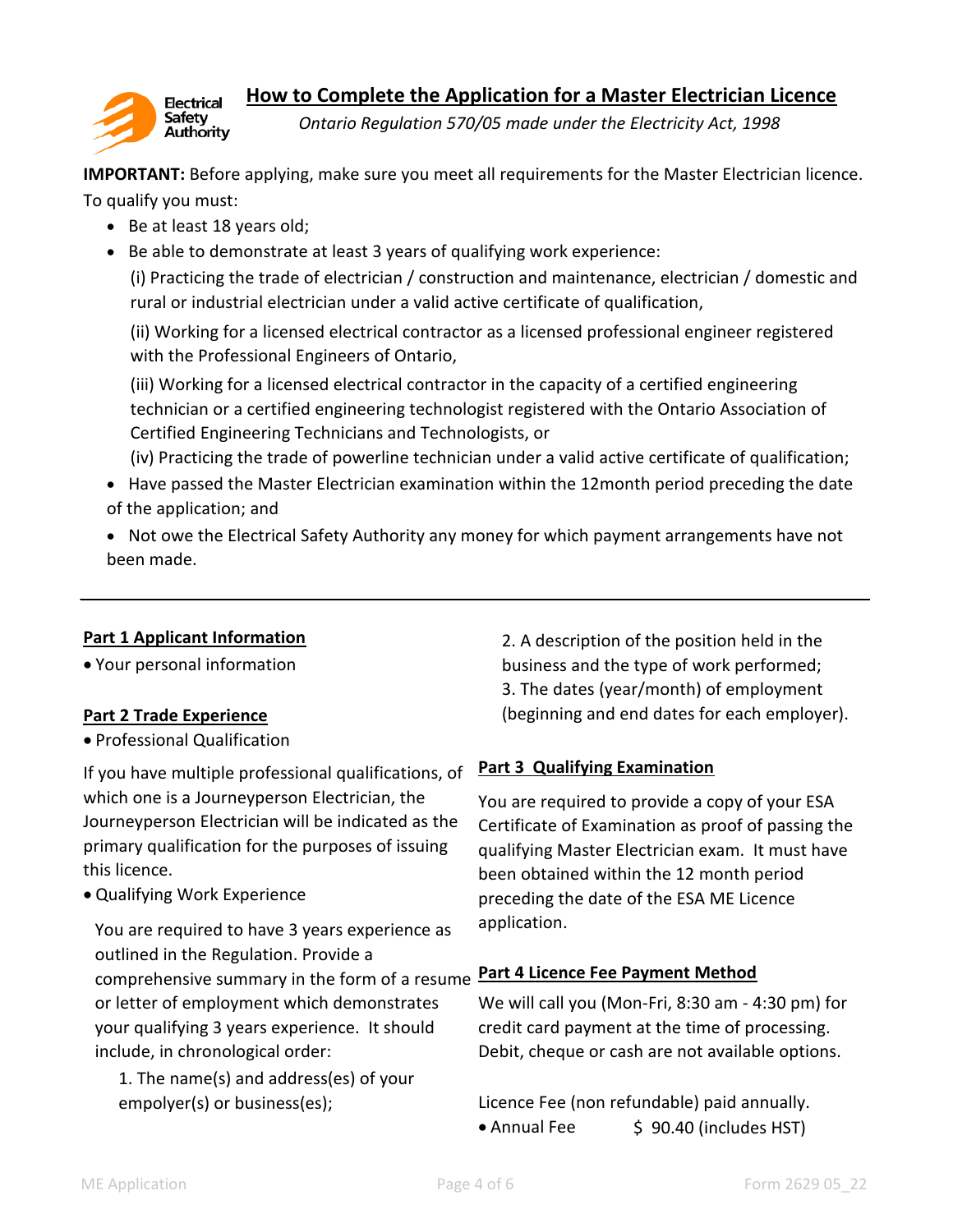### **Part 5 Declaration, Notice and Consent**

Please read the declaration carefully before signing your application.

### **Part 6 Statement of Fact**

If you answered "Yes" to statement 1 of this section, please provide full details of the situation, Professional Engineer: Must include a copy of attach an additional sheet if space on the application form is insufficient.

### **Passport Style Digital photo:**

 The photo you provide will be used for the Master Electrician Licence (Card) as required by s. 13 of the Regulation.

 Digital photos are acceptable (you can send us a "selfie",) provided it complies with the requirement below.

 Your photo must look professional and be taken within the last year.

• If sending a photo through the mail, make sure your name is written on the back of the photo.

Photo should be shoulder up, with no hat,

sunglasses or anything else that may obscure your face.

**Note:** ESA will make every effort to process all complete applications within 30 business days from the date they are received at our Customer Service Centre.

Incomplete applications will be returned.

### **Proof of Professional Qualification:**

Journeyperson Electrician: Must include a copy of your valid Trade Certificate of Qualification (C of Q) as a construction and maintenance electrician, domestic and rural electrician or industrial electrician.

your valid licence issued by the Professional Engineers of Ontario (PEO)

Certified Engineering Technician or Technologist (CET): Must include a copy of your valid certificate issued by the Ontario Association of Certified Engineering Technicians and Technologists (OACETT) as a Certified Engineering Technician or Technologist.

### Out of Province Qualifications

Applicants applying from outside Ontario must include a copy of their Canadian provincial/territorial qualification in conjunction with a valid Ontario qualification, as applicable, as proof of 3 years experience.

• For more information relating to Ontario's C of Q requirements please contact Skilled Trades • Black and white or colour photos are acceptable. Ontario, 1-855-299-0028 or (647) 847-3000; www.skilledtradesontario.ca or email info@skillsontario.com

> • For more information relating to Ontario's Professional Engineer requirements please contact the Professional Engineers of Ontario, 1-800- 339- 3716 or (416) 224-1100; http://www.peo.on.ca/

• For more information relating to Ontario's certified engineering technician or technologist requirements please contact the Ontario Association of Certified Engineering Technicians and Technologists, (416) 621-9621; http://www.oacett.org